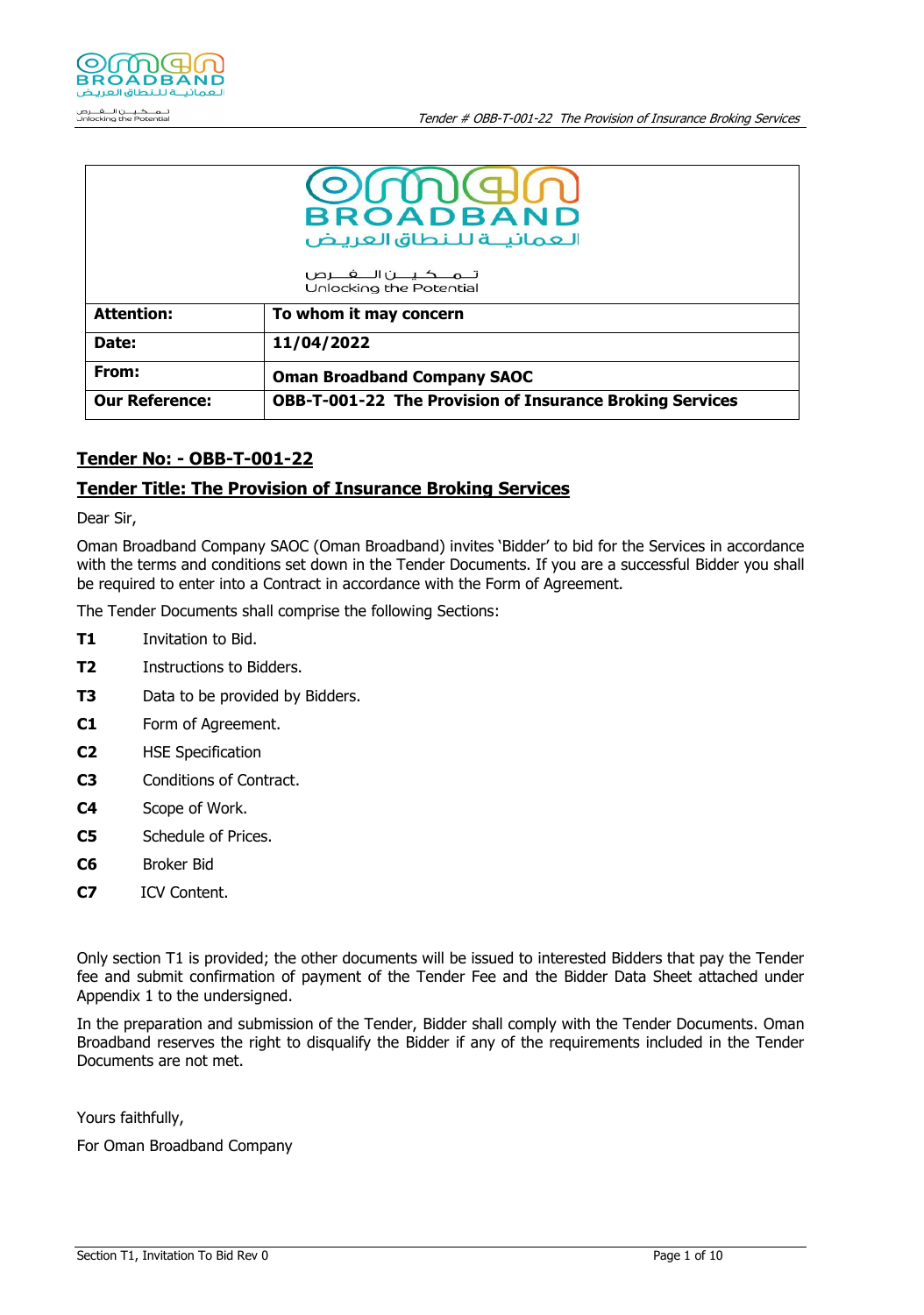

تــمـــكــيــــن۱لــــفـــــرص Unlocking the Potential

# **OMAN BROADBAND COMPANY SAOC**

# **OBB-T-001-22**

# **The Provision of Insurance Broking Services**

**T1, INVITATION TO BID**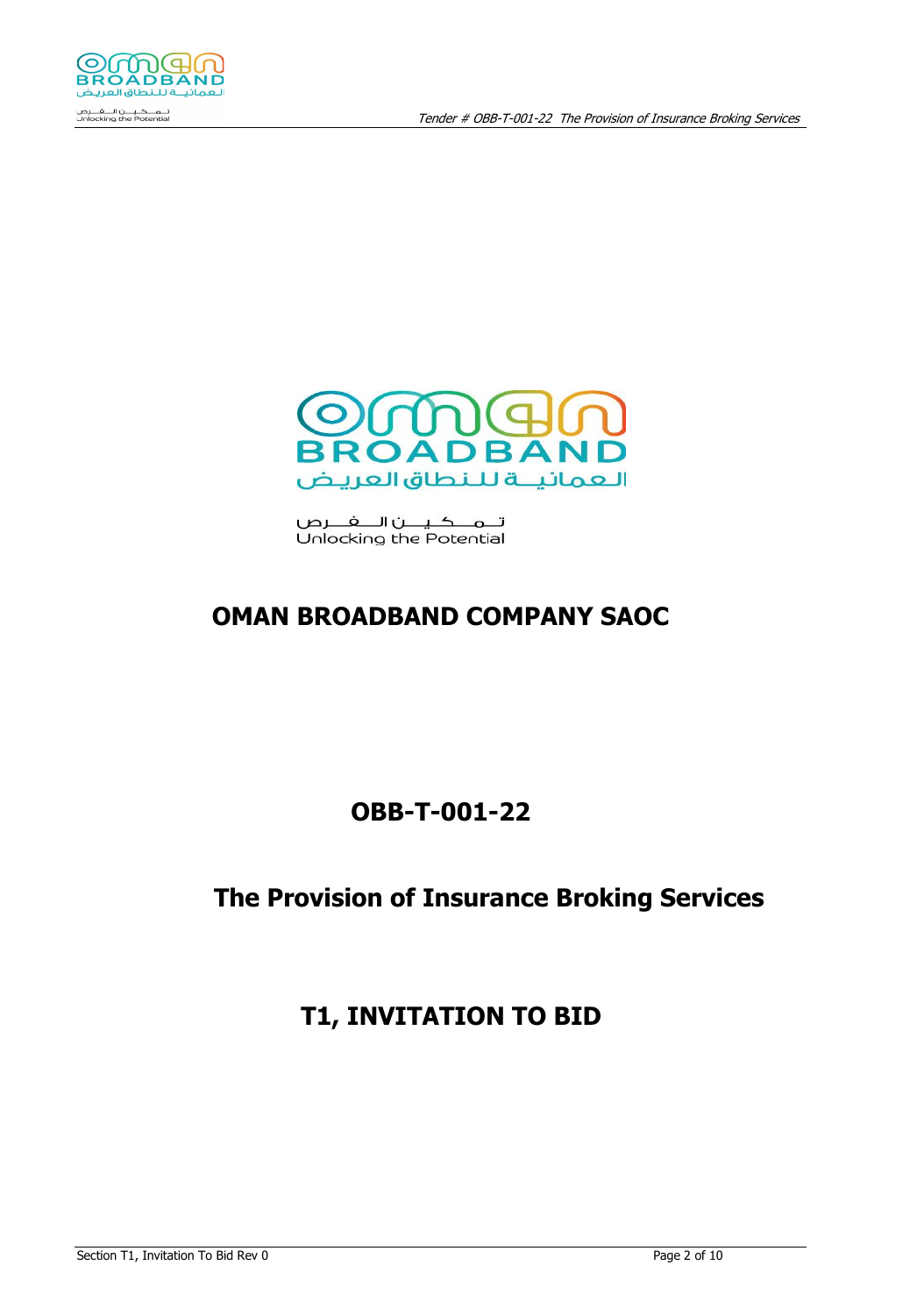

تـــمـــكــيــــن الــــفـــرص<br>Unlocking the Potential

## **Contents**

| 1.0                      |  |
|--------------------------|--|
| 1.1<br>1.2<br>1.3<br>1.4 |  |
| 2.0                      |  |
| 2.1<br>2.2<br>2.3        |  |
| 3.0                      |  |
| 4.0                      |  |
| 4.1                      |  |
| 5.0                      |  |
| 6.0                      |  |
| 7.0                      |  |
| 8.0                      |  |
| 8.1<br>8.2               |  |
| 8.3<br>8.4               |  |
| 8.5<br>8.6               |  |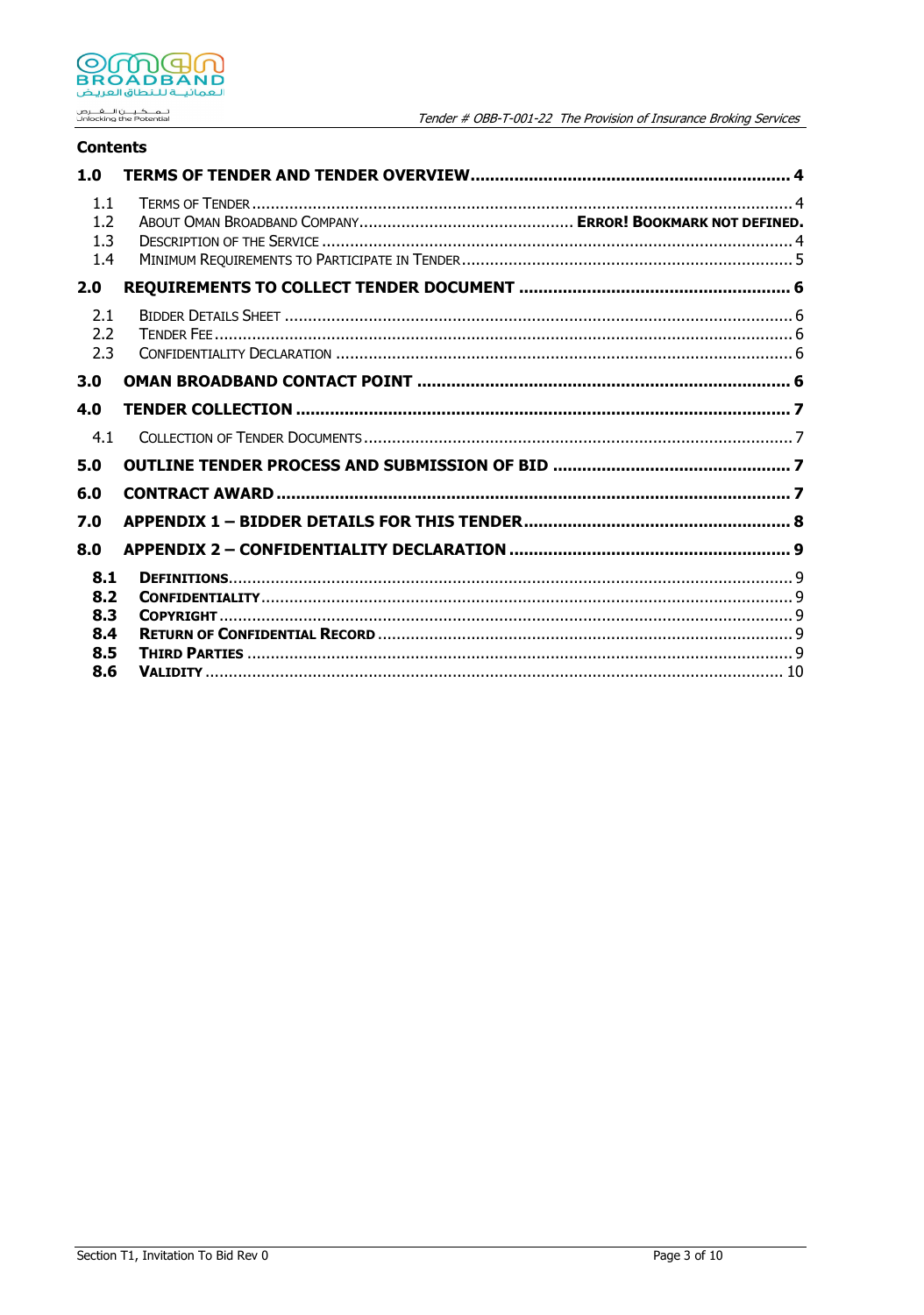

### **1.0 Terms of Tender and Tender Overview**

#### **1.1 Terms of Tender**

1.1.1 The terms and conditions applicable to this Tender Process are detailed in Sections T1, T2, and T3, C1 to C7 may only be available with the complete Tender Document following payment of the Tender Fee.

#### **1.2 About Oman Broadband Company**

- 1.2.1 The Government of Oman recognizes the vital importance of development of ICT sector. With purpose of stimulation of national development, modernization and globalization of the economy, and creating the conditions for the fullest participation by all sections of the population, several initiatives have been undertaken. In this context, ITHCA Group has been recently formed under the Oman Investment Authority ("OIA") and endorsed by the Ministry of Transport, Communications and Information Technology ("MTCIT").
- 1.2.2 In terms of high-level objective, ITHCA Group will be focusing on creating the synergies between various subsidiaries (ITHCA, Oman Technology Fund, Space Communication Technologies, Onsor Technologies, Withaq Centre, Blockchaine and Oman Broadband Company), aligning the Group's portfolio with National ICT Strategy and filling the gaps where private sector is not able to engage. In order to fulfill beforementioned, ITHCA Group may partner with national and international experts (and companies) using various partnership models.
- 1.2.3 Oman Broadband Company (Oman Broadband) founded in 2014 as a joint-stock company wholly owned by the government of the sultanat of Oman. It is statregically vital to Oman future development serving wider digitilization agenda of the Company
- 1.2.4 Through its visionary and Collaborative approach to the market, Oman Broadband will help to empower the nation with high-spped broadband fiber access to citizens and business alike.
- 1.2.5 The company aims to have the maximum nation coverage in line with the digital Oman strategy, e-government and Oman Future Economic Vision 2040.
- 1.2.6 The next generation fibre optic network will become exponentially faster, bringing community and enterprise benefits of enhanced delivery of communication services, cost savings, increased competitiveness and improved sustainability.
- 1.2.7 Oman Broadband focuses upon the development of a passive fibre network infrastructure, providing equal and open access to telecommunication service providers, on a wholesale basis, and owners and operators of private networks, on a retail basis, thereby enabling end users to efficiently leverage high speed fibre in Oman.

#### **1.3 Description of the Service**

- 1.3.1 Selected broker shall act as Intermediary between ITHCA Group and its subsidiaries and the insurance companies (and any other related parties).
- 1.3.2 Conduct full review of ITHCA Group and its subsidiaries operational exposure and risk assessment via site visits and risk inspections.
- 1.3.3 Study and analyse ITHCA Group and its subsidiaries' existing insurance program / listed polices.
- 1.3.4 Prepare an insurance policy and procedures for the ITHCA Group and its subsidiaries
- 1.3.5 Propose improvement and cost saving options via new insurance slips (coverage specifications).
- 1.3.6 Propose any new insurance policies that are necessary to cover additional exposures.
- 1.3.7 Prepare full Tender Document for tendering ITHCA Group and its subsidiaries proposed insurance program.
- 1.3.8 Review and evaluate received bids and submit comprehensive Evaluation Report with Bidders Scoring Matrix.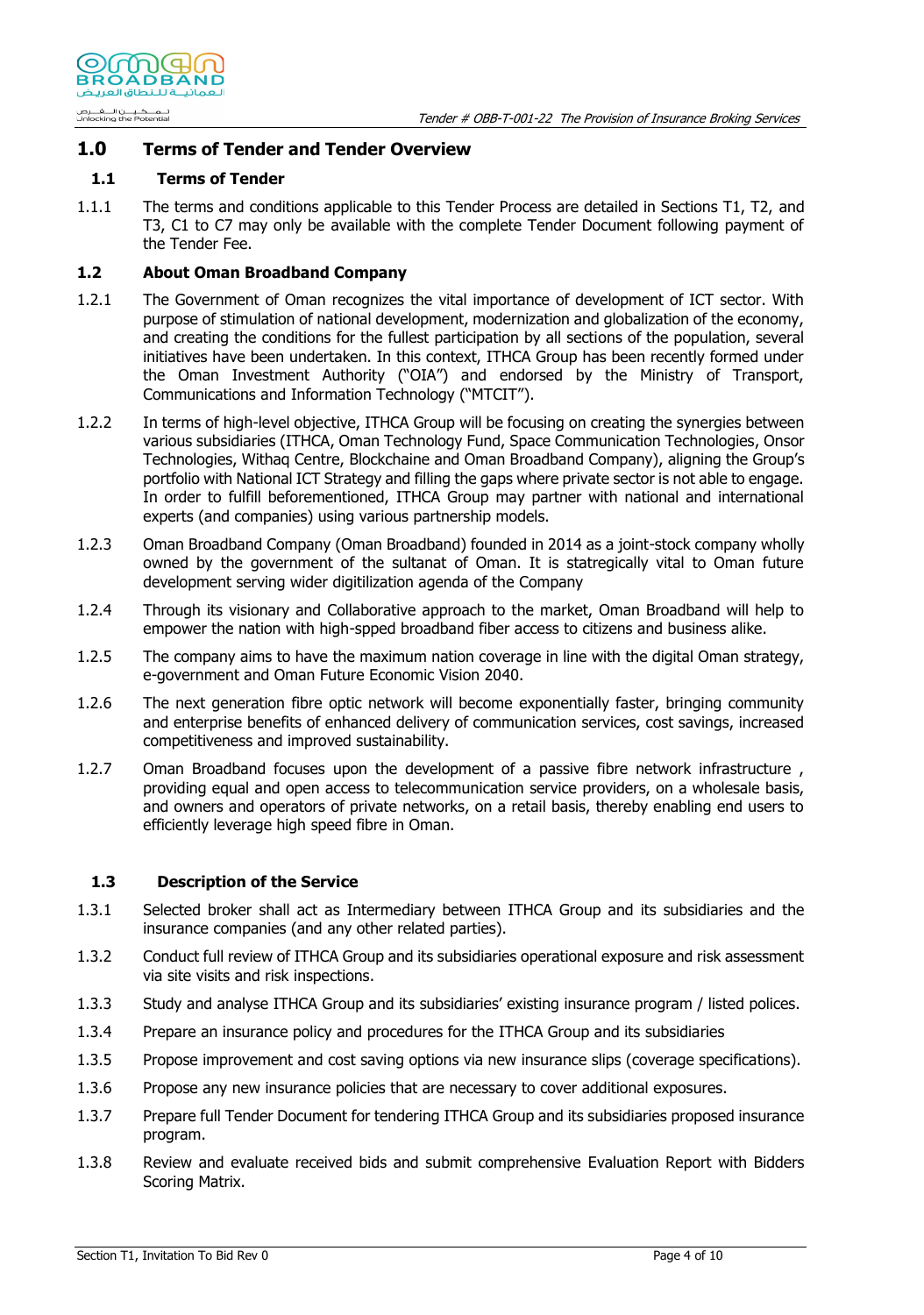

- 1.3.9 Attend to all Post-Tender Technical Clarification and lead Post-Tender Technical and Commercial negotiation along with ITHCA Group and its subsidiaries representatives.
- 1.3.10 Award and placement of insurance program.

@WWG10 **BROADBAND** فمائيلة للنطاق العرب

تـــمــــكــيــــن الــــفــــرص<br>Unlocking the Potential

- 1.3.11 Follow-up on policy documentation and conduct full policy review to verify compliance.
- 1.3.12 Insurance Program Servicing to include but not limited to, servicing endorsement, insure notifications, claims servicing, filing, registration of policies, and any other services required during policy period.
- 1.3.13 Attend to any insurance advisory/consultancy services required by ITHCA Group and its subsidiaries team, and other business-related parties like sub-contractors.
- 1.3.14 Agree on scheduled meetings with ITHCA Group and its subsidiaries team to discuss and update on related matters, and to discuss risk improvement and claims management.
- 1.3.15 Provide updates on local and international insurance and reinsurance markets.
- 1.3.16 Support ITHCA Group and its subsidiaries' international assets for the required policies, if any.
- 1.3.17 Coordinate with ITHCA Group and its subsidiaries on placement of the Insurance policies to cover risks listed below:
	- o Staff benefit insurance.
	- o Property "All Risk" & Business Interruption Insurance
	- o Comprehensive General Public & Product Liability Insurance
	- o Directors & Officers.
	- o Cyber Security insurance.
	- o Any other insurance for ad-hoc operational requirements

### **1.4 Minimum Requirements to Participate in Tender**

#### 1.4.1 **Technical Requirements** –

Following is the brief description of minimum eligibility, capability, experience required in order to participate in the Tender:

#### **Stage 1: Go / No-Go**

| S.N. | <b>Evaluation Criteria</b>                                                    | $Go / No-$<br>Go |
|------|-------------------------------------------------------------------------------|------------------|
|      | Broker shall be licensed to practice brokerage services in Sultanate of Oman. |                  |
|      | Confirmation of Ability to handle all types of insurance including            |                  |
|      | Staff benefit insurance.<br>a)                                                |                  |
|      | Property "All Risk" & Business Interruption Insurance<br>b)                   |                  |
|      | Comprehensive General Public & Product Liability Insurance<br>C)              |                  |
|      | Directors & Officers.<br>d)                                                   |                  |
|      | Cyber Security insurance.<br>e)                                               |                  |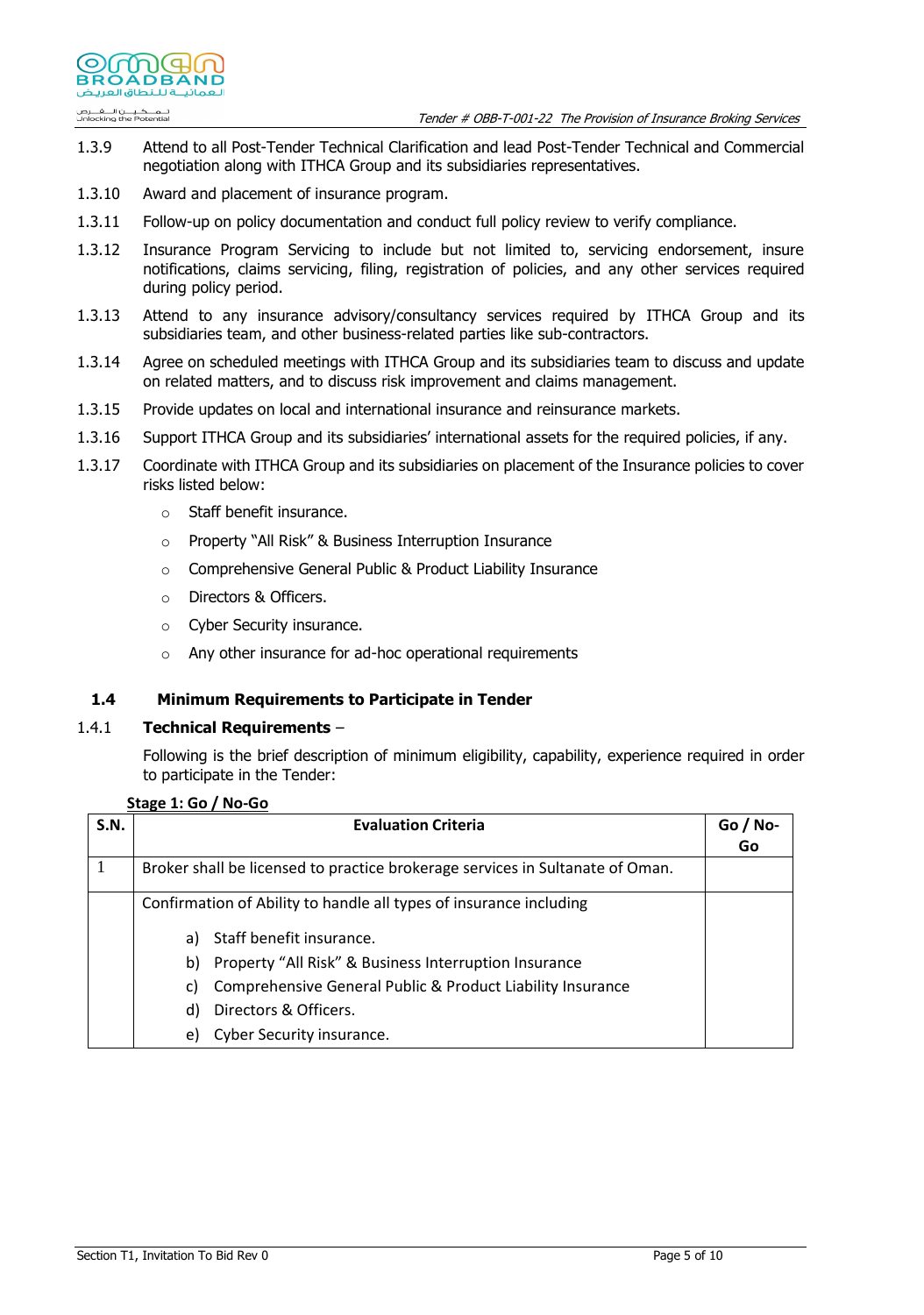

تــــمــــكــيــــن الــــفــــرص<br>Unlocking the Potential

| 2 | Bidder shall confirm the following |                                                                  |
|---|------------------------------------|------------------------------------------------------------------|
|   |                                    | 1. They have not been convicted of an offence (if an individual) |
|   |                                    | or judgment that has been made against them concerning           |
|   |                                    | their professional conduct by a judgment.                        |
|   |                                    | 2. They have not been guilty of grave professional misconduct    |
|   |                                    | proven by any means which the contracting authority can          |
|   |                                    | justify.                                                         |
|   |                                    | 3. They have not been the subject of a judgment which has the    |
|   |                                    | force of res judicata for fraud, corruption, involvement in a    |
|   |                                    | criminal organization or any other illegal activity detrimental  |
|   |                                    | to the Community's financial interests.                          |
|   |                                    | 4. They are not subject to any a conflict of interest with any   |
|   |                                    | insurance company registered in the sultanate of Oman            |
|   | 5.                                 | They are not restricted to work with any insurance company       |
|   |                                    | in the sultanate of Oman.                                        |

## **2.0 Requirements to Collect Tender Document**

#### **2.1 Bidder Details Sheet**

2.1.1 In order to correctly identify the Bidder and the Bidder's point of contact for this Tender Process, Appendix 1 shall be completed by the Bidder and presented, by hand or scanned and forwarded via email, to the Contracting Section before the Tender Documents can be released to the Bidder.

#### **2.2 Tender Fee**

- 2.2.1 The Tender Fee for this Tender is **RO 100.000**.
- **2.3** The Bidder can make the payment of the Tender Fee through Bank transfer to the following Oman Broadband account, which the transfer receipt must be presented in order to collect the Tender Documents:

**Oman Broadband Company SAOC Bank : Bank Muscat Branch: Corporate Branch Account: 0423044209960013**

### <span id="page-5-0"></span>**2.4 Confidentiality Declaration**

2.4.1 Prior to collection of the Tender Documents the Bidder shall sign the attached Confidentiality Declaration (Appendix 2). The Confidentiality Declaration must be completed, signed by an authorized person, stamped with the Bidders company stamp, and be presented, by hand or scanned and forwarded via email, to the Oman Broadband Contracting Section before the Tender Documents can be released to the Bidder.

# **3.0 Oman Broadband Contact Point**

- 3.1.1 All communication with Oman Broadband shall be through Clarification Requests, in writing and addressed to [tenders@omanbroadband.om](mailto:tenders@omanbroadband.om)
- 3.1.2 No Clarification Requests shall be entertained after the Clarification Request Closing Date included in the table in Article [5.0 below](#page-6-0)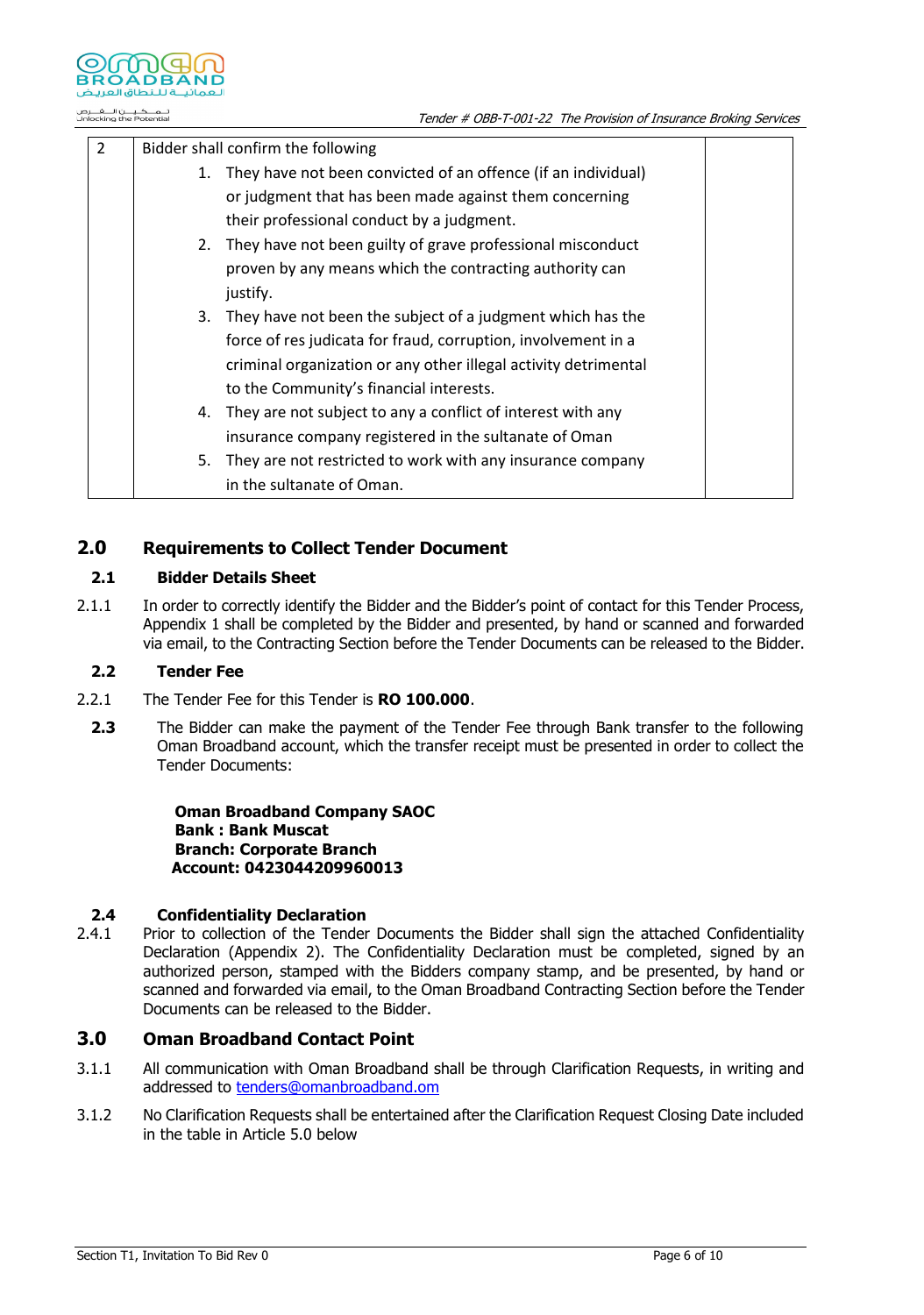

# **4.0 Tender Collection**

## **4.1 Collection of Tender Documents**

4.1.1 Once the Bidder Details Sheet, Confidentiality Declaration and confirmation of payment of Tender Fee requested in Article [2.4 aboveh](#page-5-0)ave been received, Bidder may collect the Tender Documents from Oman Broadband Contracting Section.

## <span id="page-6-0"></span>**5.0 Outline Tender Process and Submission of Bid**

- 5.1.1 The Technical Bid and the Commercial Bid are to be submitted together.
- 5.1.2 The opening of the Technical Bid and Commercial Bid is the discretion of Oman Broadband.
- 5.1.3 The proposed Tender Process schedule is:

| <b>Activity</b>                                                         | <b>Date</b> |
|-------------------------------------------------------------------------|-------------|
| Issue of $T1$ -Invitation to Bid $-$ Tender available for<br>collection | 11/04/2022  |
| Last day to purchase                                                    | 18/04/2022  |
| <b>Clarification Request Closing Date</b>                               | 25/04/2022  |
| <b>Technical &amp; Commercial Bid Submission Date</b>                   | 11/05/2022  |

5.1.4 Bids to be submitted by 2.00 PM on or before Bid Submission Date.

## **6.0 Contract Award**

In the event that Oman Broadband considers Bidder to be commercially a potentially successful competitor for the award of the Contract, Oman Broadband may subject Bidder to a further technical and financial evaluation. Only when a Bidder satisfies Oman Broadband technical, financial and commercial requirements will a Contract be awarded.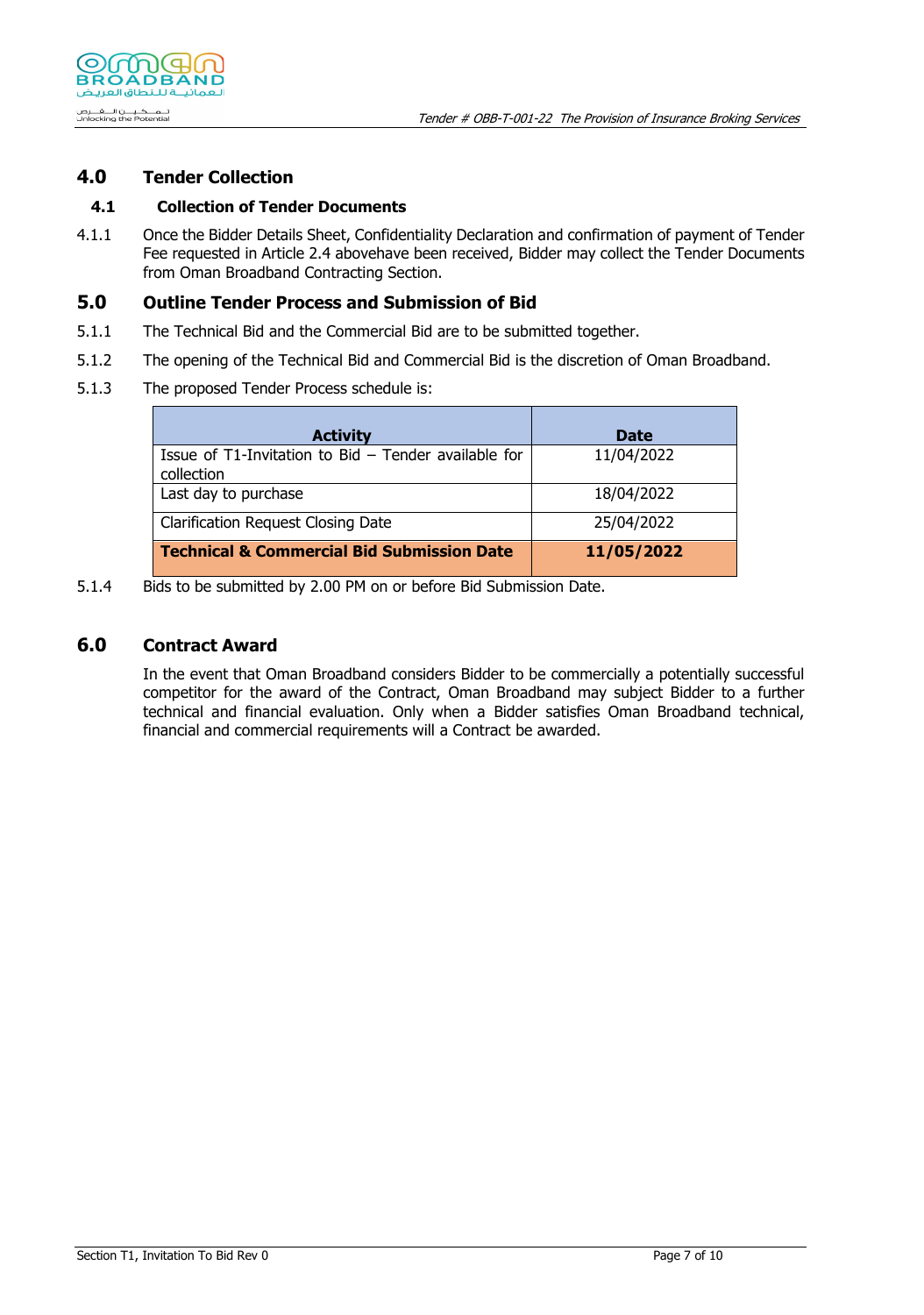# **7.0 Appendix 1 – Bidder Details for this Tender**

| Contract/ Tender number      | <b>OBB-T-001-22</b>                                                    |
|------------------------------|------------------------------------------------------------------------|
| Contract/ Tender title       | <b>The Provision of Insurance Broking Services</b>                     |
| Full name of Bidder          |                                                                        |
| Postal Address               |                                                                        |
| City                         |                                                                        |
| Country                      |                                                                        |
| Website                      |                                                                        |
| Office main tel. number      |                                                                        |
| Country of registration      |                                                                        |
| Status in Oman               | Agent / locally registered branch office / Omani LLC / foreign company |
| Ownership details            | - XX% -                                                                |
| (percentages and names,      | - XX% -                                                                |
| <i>indicate where Omani)</i> | - XX% -                                                                |

# **Name of company and address to be awarded the Contract (if different from details above)**

| Full name                     |                                                                        |
|-------------------------------|------------------------------------------------------------------------|
| Registered address            |                                                                        |
| City                          |                                                                        |
| Country                       |                                                                        |
| Office main tell number       |                                                                        |
| Status in Oman                | Agent / locally registered branch office / Omani LLC / foreign company |
| Ownership details             | - XX% -                                                                |
| (percentages and names,       | - XX% -                                                                |
| <i>indicate where Omani</i> ) | - XX% -                                                                |

### **Bidder's representative to which all Tender correspondence shall be addressed**

| Name of person   |  |
|------------------|--|
| Fax number       |  |
| Telephone number |  |
| GSM number       |  |
| e-mail address   |  |

#### **Bidder's agent in Oman (if applicable)**

| Omani agent name         |                                                                   |
|--------------------------|-------------------------------------------------------------------|
| Postal address           |                                                                   |
| Fax number               |                                                                   |
| Telephone number         |                                                                   |
| GSM number               |                                                                   |
| e-mail address           |                                                                   |
| Our Omani agent is       | Yes.                                                              |
| permitted to pick up the | No, we will pick up the documents ourselves.                      |
| Tender Documents on our  | No, please send the documents to my foreign address stated above. |
| behalf                   |                                                                   |

Tender Fee is paid and receipt attached:

 $\Box$ 

Tender Documents Received By:

| Resident Card No |
|------------------|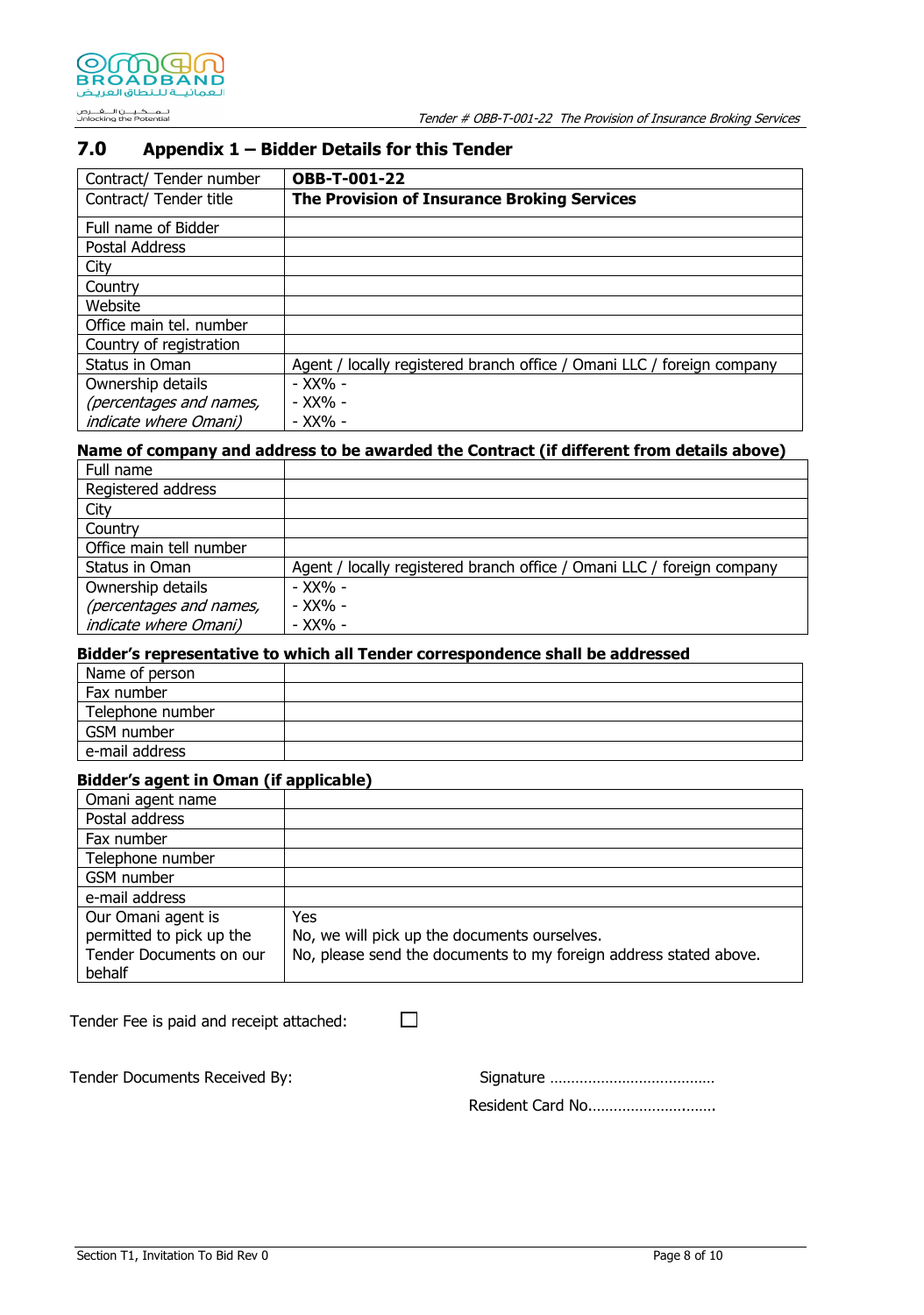

# **8.0 Appendix 2 – Confidentiality Declaration**

The undersigned …………………………………………………………………….. Having its principal office................................................................. (The 'Bidder') hereby declares Oman Broadband Company SAOC ( 'Oman Broadband') to accept the following terms and conditions on which the Company is prepared to communicate to the Bidder certain Confidential Information pertaining to the Work under the above mentioned Tender as hereinafter defined.

## **8.1 Definitions**

## 8.1.1 **Confidential Information**

shall mean all knowledge, data or information acquired by Bidder from, or disclosed to Bidder by the Oman Broadband, or on behalf of Oman Broadband, in connection with the Tender Documents, Clarifications and the Tender Process in writing, drawings, magnetic tapes, computer programs or in any other way, as well as all knowledge, data or information derived there from, to the extent that such knowledge, data or information at the time of such acquisition or disclosure is not either already in the unrestricted possession of Bidder or part of public knowledge or literature.

### 8.1.2 **Confidential Record**

Shall mean all Tender Documents, Clarifications and any other material containing Confidential Information.

### 8.1.3 **Third Party**

Shall mean any party other than Oman Broadband or Bidder.

#### **8.2 Confidentiality**

8.2.1 Bidder shall preserve and cause its employees to preserve the confidentiality of any Confidential Information.

- 8.2.2 Bidder shall not for any purpose other than the preparation and submission of a Bid
	- disclose to any Third Party or enable any Third Party to note the fact that Bidder has been invited to submit a Bid and/or, if applicable, the fact that the Contract is awarded to Bidder;
	- reproduce, copy or use, or disclose to, place at the disposal of or use on behalf of any Third Party or enable any Third Party to read, copy or use, any Confidential Information; except with the prior written consent of Oman Broadband.
- 8.2.3 The undertakings above shall continue insofar and for so long as the Confidential Information or Confidential Record in question has not:
	- a) become part of the public knowledge of literature otherwise than through any act or default on the part of Bidder; or
	- b) In the event that the broker is authorized to approach insurers or similar entities in connection with the Business Purpose, the broker may confidential Information to such third parties provided that the broker informs the third party of the confidential nature of the Confidential Information and directs the third party to treat it accordingly.

### **8.3 Copyright**

8.3.1 The copyright in any Confidential Record shall, in the absence of any express provision to the contrary thereon, be vested in Oman Broadband. Copyright in any record containing geological or geophysical data acquired or generated by Bidder in connection with the Contract shall be vested in Oman Broadband.

### **8.4 Return of Confidential Record**

8.4.1 If Bidder declines to submit a Bid or is notified that its Bid is unsuccessful, upon written notification thereof by Oman Broadband, Bidder shall destroy electronic copies and return all hard copy Tender Documents including Addenda and Clarifications to Oman Broadband.

### **8.5 Third Parties**

8.5.1 Bidder shall ensure that if under the terms of this confidentiality agreement any of the Confidential Information comes to the knowledge and/or in the possession of any Third Party, Bidder shall